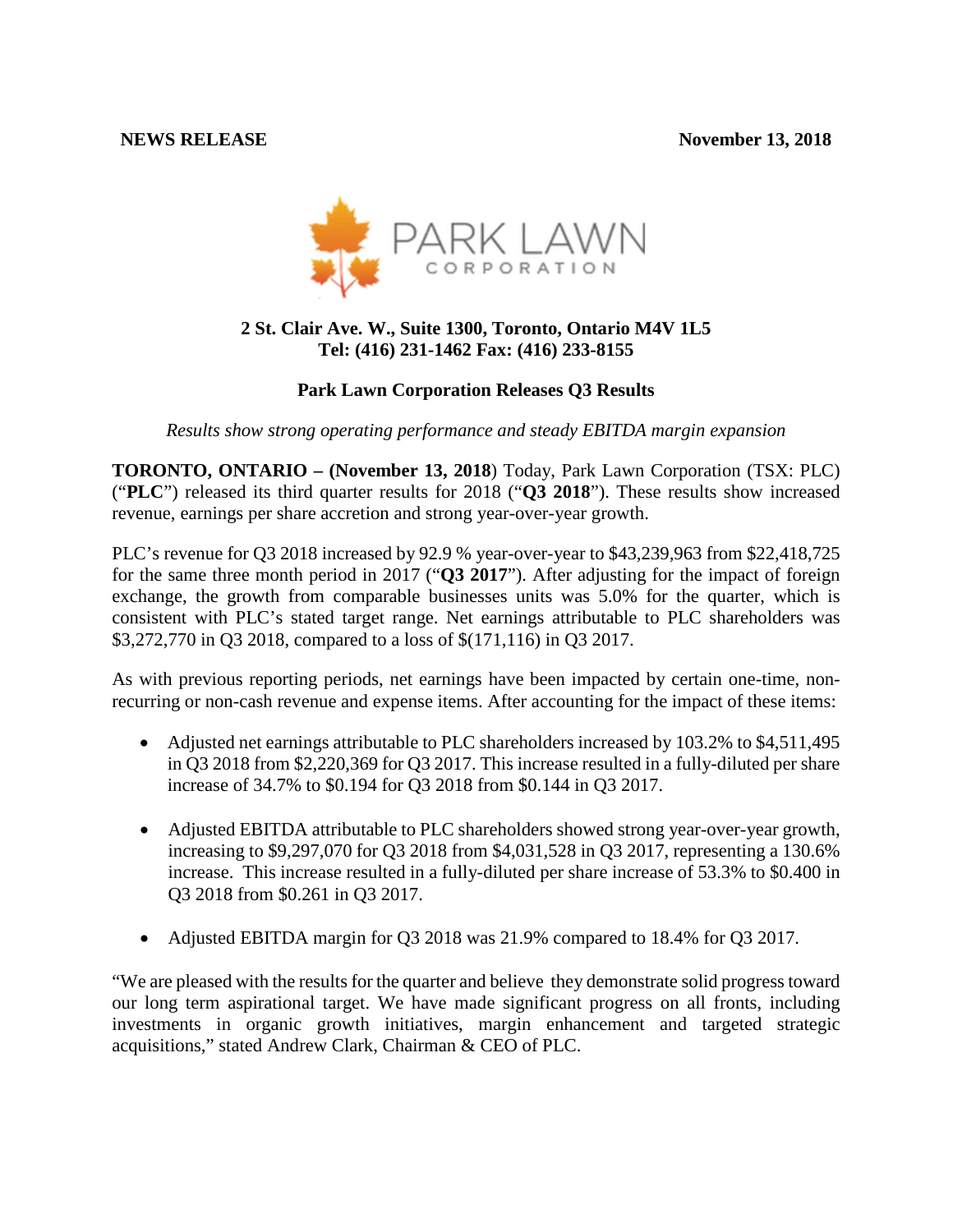## **Important Reminder**

PLC will host a conference call at 9:30 am (EST) on Wednesday, November 14, 2018 to discuss its third quarter financial results. Details of the conference call are as follows:

- Date: Wednesday, November 14 2018
- Time: 9:30am EST
- Dial-in Number: Local (647) 427-7450 | Toll Free (888) 231-8191 | Conference ID 2678728
- To ensure your participation, please join approximately five minutes prior to the scheduled start of the conference call.

# **About Park Lawn Corporation**

PLC provides goods and services associated with the disposition and memorialization of human remains. Products and services are sold on a pre-planned basis (pre-need) or at the time of a death (at-need). PLC and its subsidiaries own and operate businesses including cemeteries, crematoria, funeral homes, chapels, planning offices and a transfer service. PLC has a North American wide platform with operations in five Canadian provinces and twelve US states.

## **Non**‐**IFRS Measures**

Adjusted net earnings, Adjusted EBITDA attributable to PLC shareholders, Adjusted EBITDA per fully-diluted share and Adjusted EBITDA margin are not measures recognized under IFRS and do not have standardized meanings prescribed by IFRS. Such measures are presented in this news release because management of PLC believes that such measures are relevant in evaluating PLC's operating performance. Such measures, as computed by PLC, may differ from similar computations as reported by other similar organizations and, accordingly, may not be comparable to similar measures reported by such other organizations. Please see the Company's most recent management's discussion and analysis for how the Company reconciles such measures to the nearest IFRS measure.

# **Cautionary Statement Regarding Forward-Looking Information**

This news release may contain forward-looking statements (within the meaning of applicable securities laws) relating to the business of PLC and the environment in which it operates. Forwardlooking statements are identified by words such as "believe", "anticipate", "project", "expect", "intend", "plan", "will", "may", "estimate", "pro-forma" and other similar expressions. These statements are based on PLC's expectations, estimates, forecasts and projections and include, without limitation, statements regarding the improvement of per share metrics, expected growth in PLC's bottom line and the deployment of capital. The forward-looking statements in this news release are based on certain assumptions, and they are not guarantees of future performance and involve risks and uncertainties that are difficult to control or predict. A number of factors could cause actual results to differ materially from the results discussed in the forward-looking statements, including, but not limited to, the factors discussed under the heading "Risk Factors" in